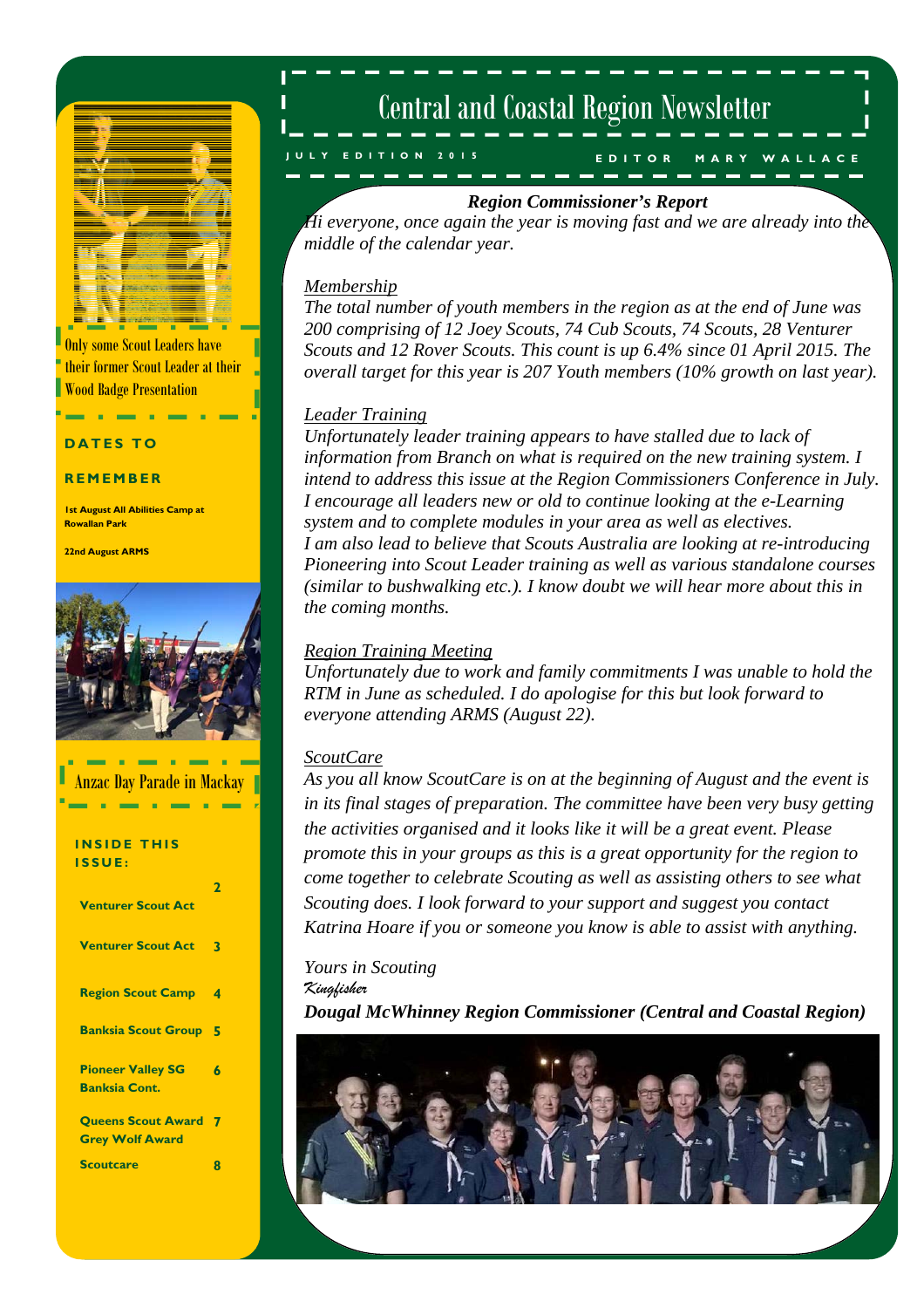# PAGE 2 Venturer Scout News

*Look wide is the Motto for the Venturer Scout Section, and it seems that the Central and Coastal Region Venturers certainly live up to it. This term has seen the presentation of a Queens Scout Award and two Venturer awards as well as numerous other tapes for the award scheme, but the Award scheme is not what is, the be all and end all for Venturers. It's about fun, and I have to say they seem to be having that. There has been formal dinners, hikes and camps. A trip to Townsville for Night Hawk and participating in kayaking training courses. They are active and adventurous, and being well supported by their Leaders, the regions Rovers and Adventurous Activity Leader Brendan Ross. The coming months see several region activities for the Venturer Scouts including Echidna, Scout Care, Jota-Joti and Central and Coastal Venture, So watch out for the Venturer Scouts they are definitely looking Wide.* 

### *Judy Johnson Region VSL*

### *Kayaking at Teemburra Dam*

*Four Venturer Scouts and three adults came out to go kayaking. We gathered at the MCC scout den at nine to leave to get the kayaks. After loading the them we departed for Teemburra Dam but stopping at the Pinnacle Pub to organise our dinner if you ever wondered the crumbed steak is enormous and only order a full one if you are starving. We reach the dam around eleven and went through the progress of checking equipment and where we would go. We explored several small creeks that feed into the dam that would not be available to larger water craft . After some time we returned to the ramp, which was acting as our launch point , to have a break and some food as well as to refill our water containers. After a short break we went back in to practise our rescues. The sun soon started to set and we kayaked into the distance towards the sun set. It was really good to sit on the water and watch the sun slip behind the mountains. Paddling back to shore was different in the twilight and it is a really enjoyable experience. Sitting beside the Dam and* 

*eating dinner is a fantastic way the finish a day. We packed away the kayaks and headed of home. A great day of using our newly acquired skills. By Lisa* 

### *Formal Dinner*

 $G$ *uest Mr Brian O'Neill, the Venturer Scouts* **BILLY CARTING**  *of the day to clean out the Shed and most of The day started off with cleaning out the Activity Shed, if you weren't cleaning you were helping cooking the meals. It took some the day to cook the three course meal. The venturer scouts that showed helped set the tables up and did what had to be done. The meal didn't get served till seven, yet the Venturer Scouts were all so keen by six. As the food was served by volunteer scouts we all had discussion around the table. The entree was pumpkin soup followed by the main of, chicken or beef stroganoff. This was followed by an interesting Speech by our also Hosted Dr Mulholland. Mr and Mrs Robert Hodda, Ms Katrina Hoare and Mr and Mrs Brendan Ross as well as several Rovers. After the entertaining speech we all enjoyed the chocolate mousse for dessert. The Venturer Scouts really enjoyed the challenge of preparing the Formal Dinner and are looking forward to hosting one again next year. By Lisa* 

### *<u>Venturer Scout Hike in Whitsundays</u>*

 *Three car loads of Venturer Scouts started a Friday night by traveling up to the Whitsunday Coast Scout Den to go hiking the next day. After discussing how we were going to complete the hike and essential items to take on the Friday night, we all went to bed. The next morning was a wake up around five, to have breakfast and leave for the newly renamed Conway Circuit. We started hiking around 7am from the Airlie Beach exit. The*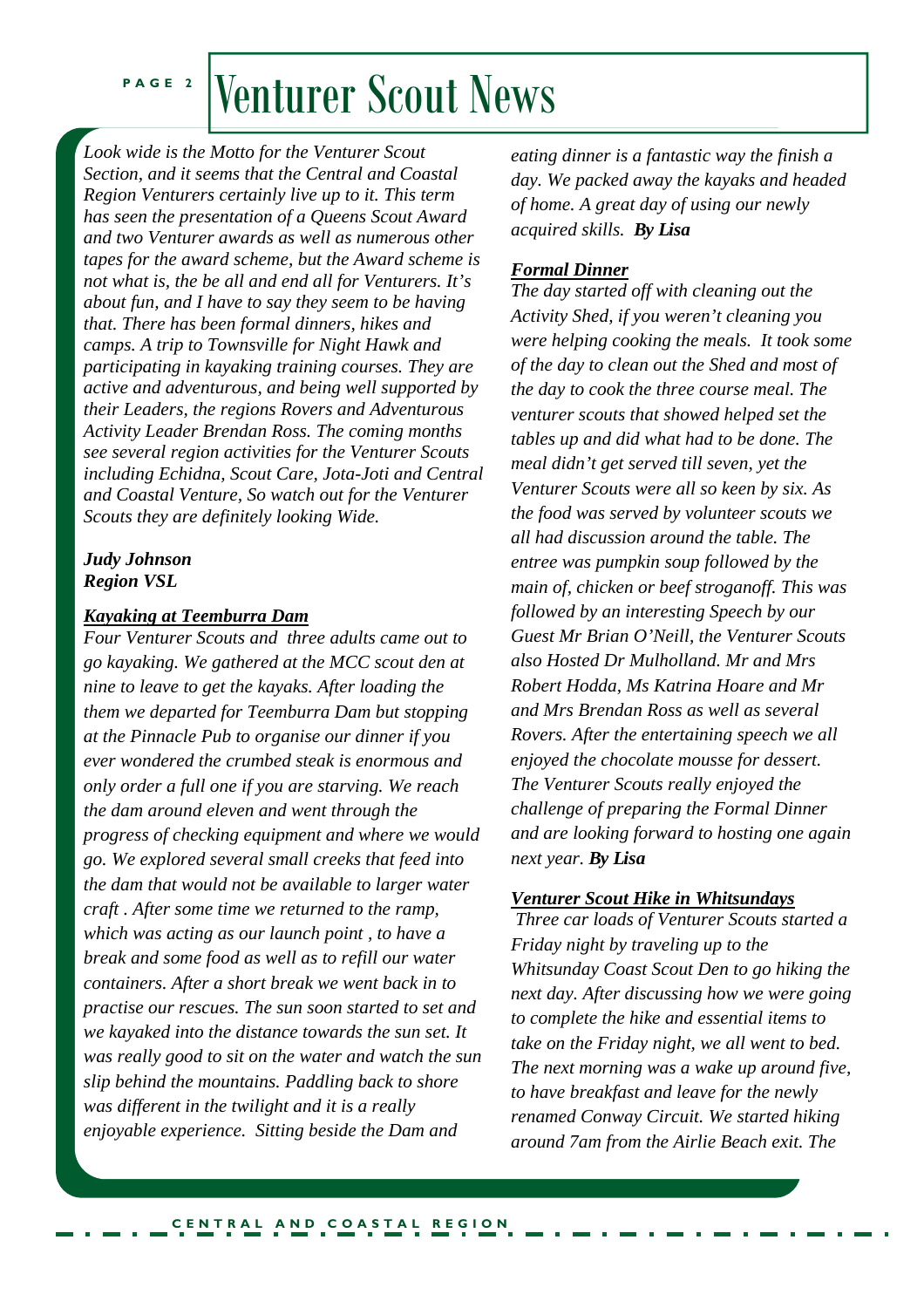# Venturer Scout News

*hike really was a challenge for some of us. The terrain and the weight of our packs was a learning experience. We enjoyed the sights along the way and this takes time, we had lunch at 1pm near the Bloodwood Campsite. After lunch we headed out to reach our campsite for the night. This was a long, long walk and we didn't get to the Repulse Creek Campsite till late. We were tired and hungry and set about making dinner and doing some stretches before settling down with a game of cards before going to sleep. The next morning was a "sleep in" and we didn't get up till 6:30ish. We were all still tired from the previous day's hike we left the campsite knowing that we didn't have too far to go. It wasn't till lunch when happy faces emerged from the Venturer Scout faces again. This was due to fact that we reached the exit at Brandy Creek where our rides were waiting to take us back to the Scout den. Now one of the advantages that the Whitsunday Coast Scout den has is its proximity to the Airlie beach Lagoon and I can say that the we took full advantage of the facilities including the showers which was appreciated by everyone. Dinner was a fun group effort with spaghetti garlic bread and lots and lots of Ice cream. We left the next morning headed home with some stories to tell and another hike to add to our logs and a little more knowledge to store away.* 

### *Night Hawk X*

*Night Hawk X, a camp awaited for by the many Venturer Scouts in the Mackay Venturer Scout Unit. However, we all soon learned that it was a far greater event than we thought it would be. At the official starting time of the camp, over 100 people had arrived which included Scouts, Venturer Scouts, Rover Scouts and Leaders. Parade was held at 5:30 pm where the leaders were introduced, and the activity was explained in more depth. Afterwards, the Mackay Venturer Scouts retired to the dining fly to eat the works burgers. All burgers were given the thumbs up of approval. During the time that we ate our delicious meal, the two team leaders, Brett* 

*Mud Maidens Around 8 am, the venturer scouts performed skits (Leader of Midnight Riders) and Lisa (Leader of Lexicon), departed to receive the orders for the challenges that would take place during the night. The two leaders returned half an hour later and explained the situation to their teams. Brett's team would depart the camp at 8pm and Lisa's team would depart near 7pm. This all went smoothly. In the presence of the Midnight Riders, one could easily tell that the boys who included Brett, Angus, Tristan and myself were intent on reaching camp. We passed several challenges which included a simple crossword, construction courses, questionnaires, compass readings and first aid courses. These we took in our stride and completed with vigour. Around three in the morning, the Midnight Riders returned from their hike and proceeded to their campsite to either rest or talk. A select few stayed up till morning. to complete the Night Hawk X Challenge. These skits were received with a round of applause. Around 9 in the morning, parade was held and the winners of Night Hawk X were announced and presented with their prizes. The winners were congratulated and parade ended signalling the end of Night Hawk X for another year. By Riley.*

The more responsibility the Scoutmaster gives his patrol leaders, the more they will respond.

Robert Baden-Powell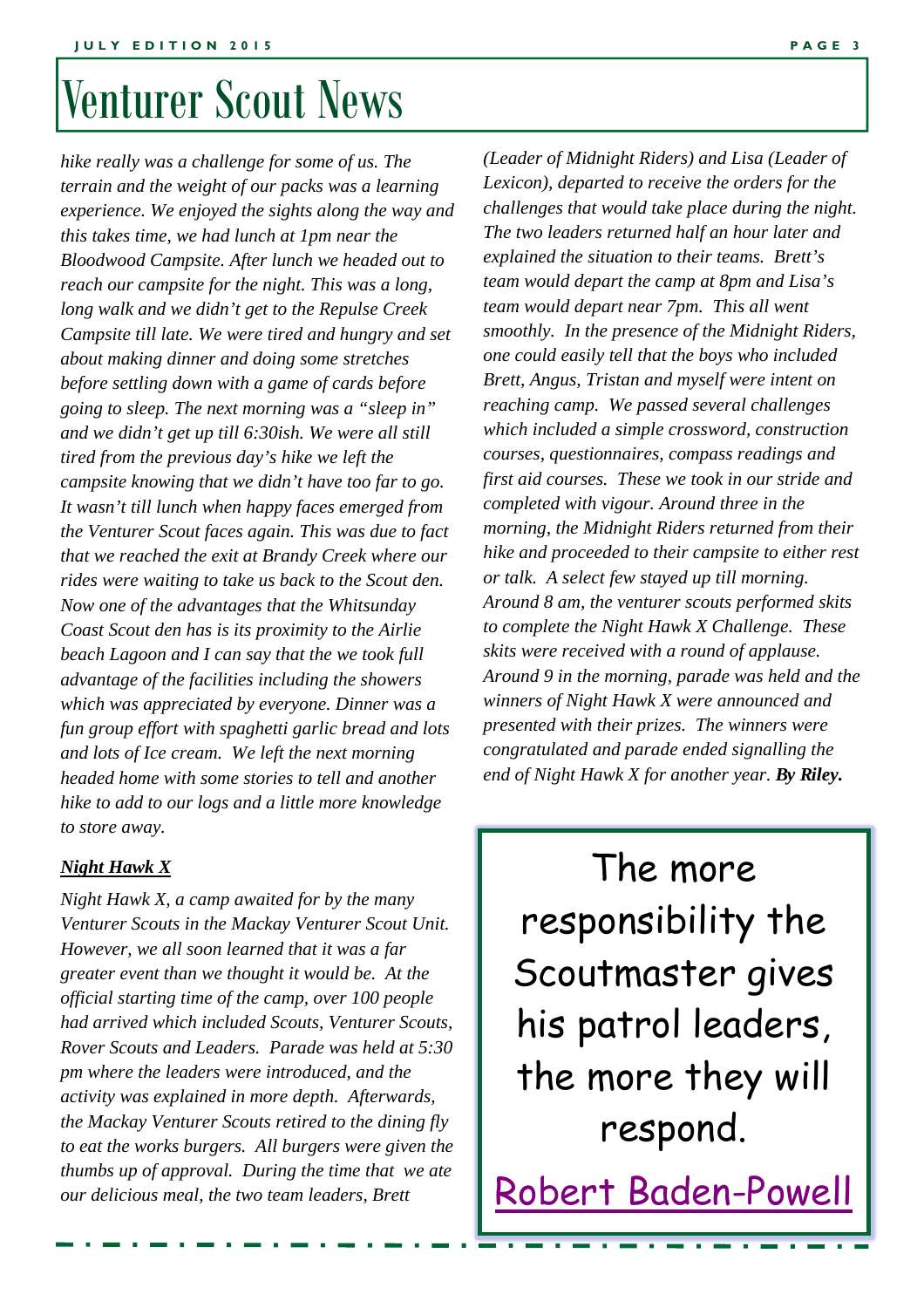## Central and Coastal Region Scout Camp

### *Region Scout Camp 2015*

*The Region Scout Camp for 2015 was held at Rowallan Park from 06 to 08 June.* 

*There were 36 Scouts (6 Patrols) in attendance this year. Banksia Scout Group had 2 Patrols; Mackay City Central had 2 Patrols and Pioneer 1 Patrol and Sarina 1 Patrol. There were also 5 Scout leaders attending the camp. All those attending arrived on Friday night so as to clock up 3 nights under canvas in preparation for Jamboree.* 

*Most of Saturday consisted of construction of the patrol camps, gadgets, etc. Saturday afternoon also saw the patrols prepared for the evening meal (which was being judged). All the patrols had to prepare a 3 course meal. Entree was of their choice, roast (beef/ pork/lamb) for the main course and self-saucing pudding for dessert. After some difficulties the patrols all succeeded in producing excellent meals and all the leaders were well fed.* 

*On Sunday morning all the patrols prepared breakfast and chased up the leader they had invited to judge their meal. Once breakfast was complete all patrols headed for the leader's area to see what was in store at the various bases.* 

*The Scouts were separated into 4 Patrols and sent off to the 4 bases (Construction, Initiative, Fire and Splice).* 

*At the "Construction" base the patrols were required to build a bridge using the equipment provided (staves and lashing ropes).* 

*The "Initiative" base required the scouts complete a couple of initiative challenges that required the entire Patrol to work as one.* 

*The Fire'base had the patrol learning how to light a fire without matches. They were given various items (steel wool, magnifying glass, paper, and sticks) and shown the different ways a fire can be lit.* 

*At the "Splice" base each patrol member was given a short piece of rope and shown how to make a back splice. Some of the Scout had learnt the knot previously and were able to complete the knot and then assist showing others. Other Scouts took a little longer to complete the knot but in the end everyone had a good try and learnt the beginning of the knot. All the scouts rotated through the bases and then returned to their camps in the afternoon to practice their skits and have dinner.* 

*Unfortunately the weather started to turn a little wet* 

*as the afternoon went on. It had been reasonably cool/cold most of the weekend so far but now we were getting waves of short sharp showers coming through. The rain thankfully held off for dinner but it was now too wet to have the campfire. As the Scouts still wanted to have their Skits one of the leaders suggested it was held at one of the campsites. We all went up to Pineapple Patrol's campsite and watched the skits. There was certainly a variety of skits (some good, some not quite so good) and a great time was had by all.* 

*Monday morning brought a bright sunny day. The patrols had their breakfast and tidied up before meeting at the leader's area in preparation for the grand event, Go-Karting"! The scouts were all excited and keen to race down the hill.* 

*We pulled the karts up the hill and the scouts lined up with their helmets ready to go down the hill. The first few went a short distance before falling off or crashing into the ditch at the side of the hill. The scouts eventually figured out the karts and track and a few started setting long distance records. There were some cuts and scratches on the various riders and the scouts would have continued all day if we let them.* 

*Final parade was held and certificates of participation were handed out to all the patrols that attended.* 

*The following were the winners of the various sections of the camp:* 

*Campsite – Pineapple Patrol (Banksia Scout Group)* 

*Cooking – Kangaroo Patrol (Mackay City Central Scout Group)* 

*Gadgets – PAWK Patrol (Mackay City Central Scout Group)* 

*The overall runners up were Dino Patrol (Sarina Scout Group) with PAWK Patrol (Mackay City Central Scout Group) being the overall winners.* 

*Well done to all those that attended. Hope to see you all next year.* 

*Camp Leader Kingfisher*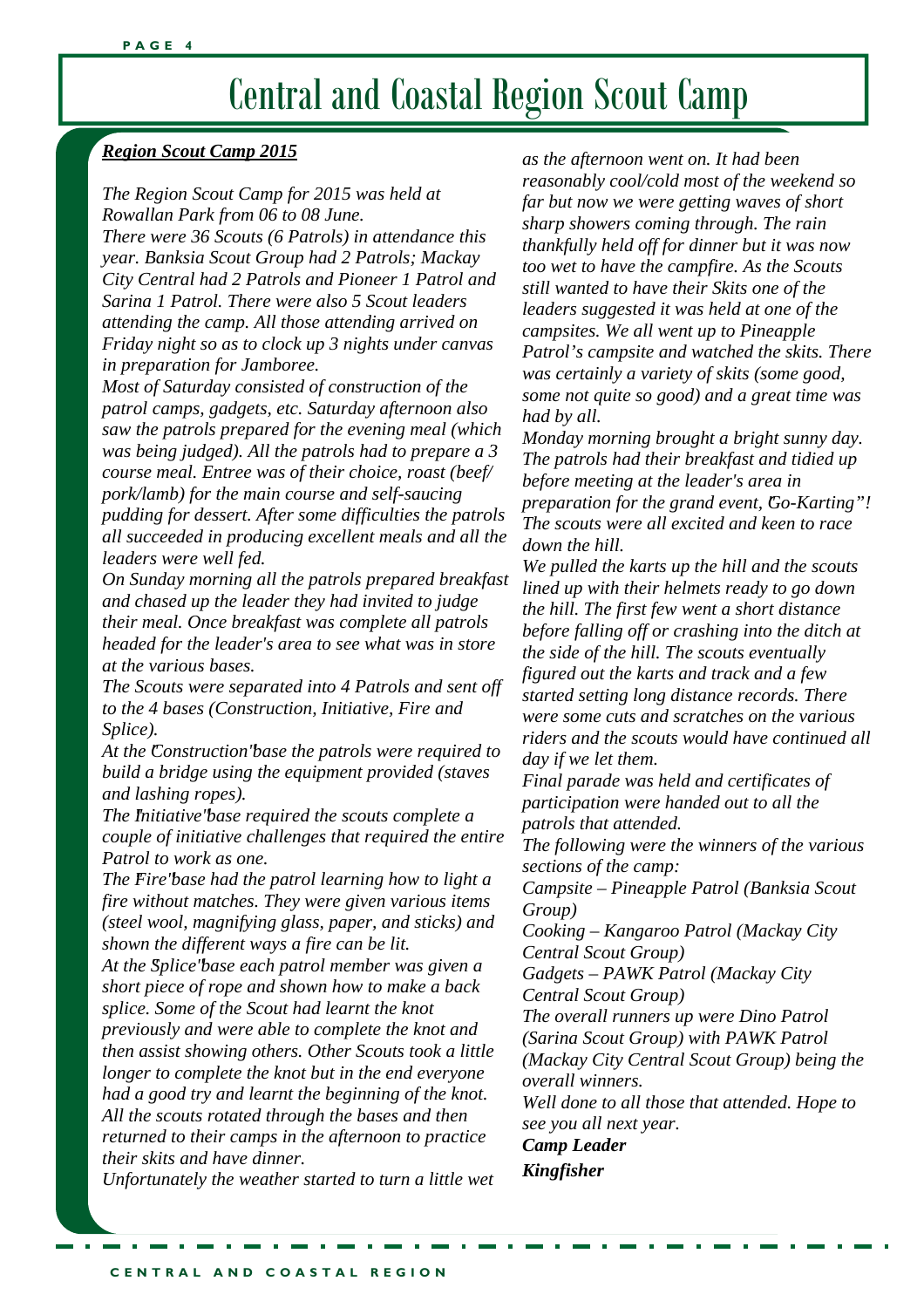## Banksia Scout Group News—By Katrina Hoare GL



*Term 2 has been full of celebrations and memorable events for our youth members especially our Venturer Scout Unit.* 

*During a meet and greet with Prime Minister Tony Abbott, our Venturer Scouts got some one-on-one time and represented Banksia Scout Group proudly.* 

*Venturer Scouts were also front and centre for the presentation of Tristan's Queen Scout Award* 



*Scouts have been active with bike hikes, patrol nights and Region camp.* 



*Finishing 120km Bike Hike at Cape Hillsborough.* 

*Finishing Bike Hike at Calen* 



*Region Scout Camp* 



*Getting ready for ANZAC Day march* 

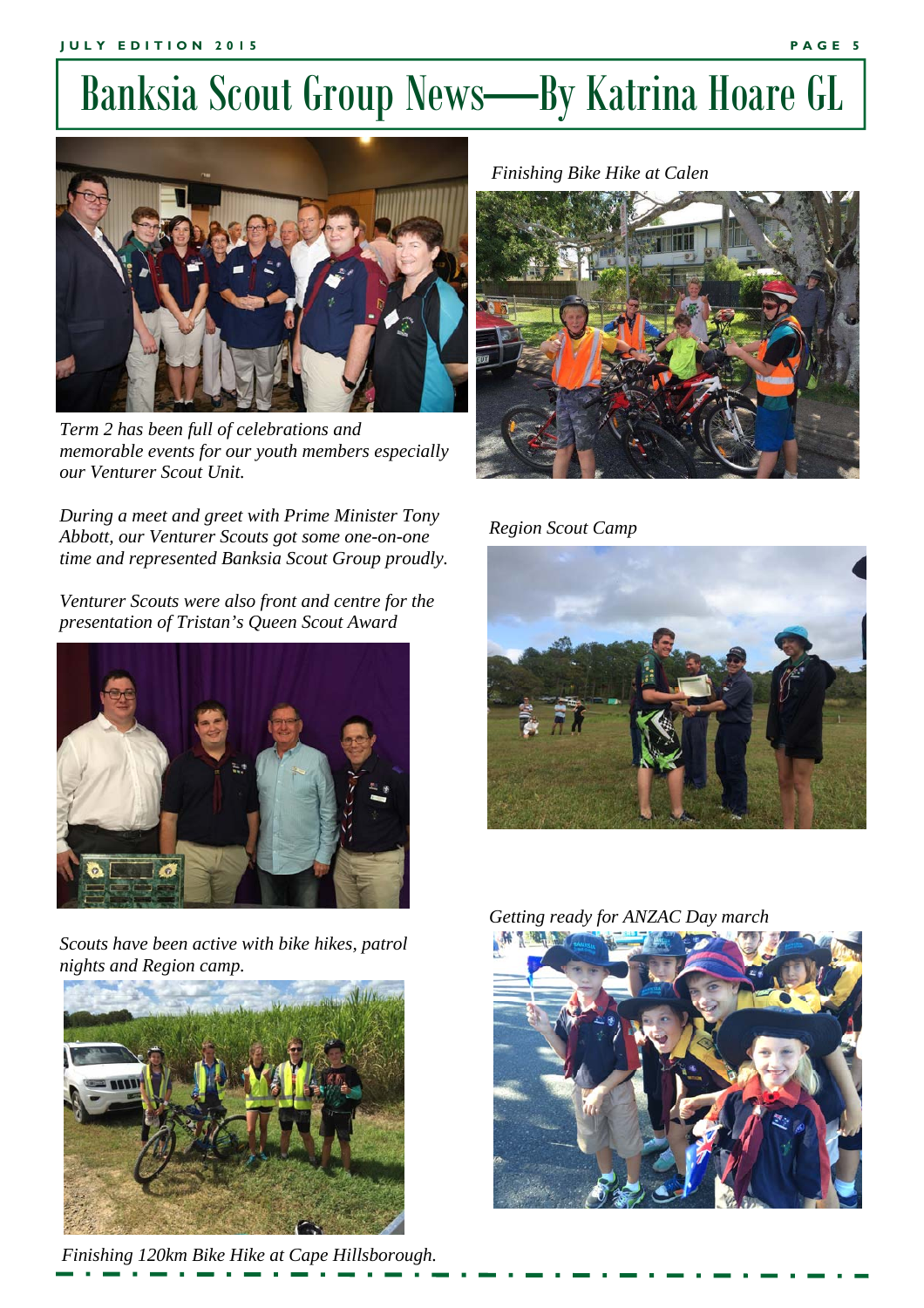## Pioneer Valley Scout Group—By Suzanne Jensen– GL

*The Pioneer Valley Cub Scouts have been continuing with their badge work, with Collectors Level 1 and First Aider Level 1 being worked upon and tested. The Cub Scout's mothers came along for the night on the Friday before Mother's Day and were treated to lovely hand massages and supper with their children. The Cub Scouts also participated in a 4.5 kilometre hike in Marian, taking in Melba House and the Marian Town Centre. The children definitely slept well that night! The Scouts attended their first Regional Camp and had a very enjoyable time.* 

*The majority of the group have all attended Anzac Day Services and have completed the "Their Service Our Heritage" Badge in this centennial year of the landing at Gallipoli. Thank you to Baloo for her presentation about her recent trip to* 

*Gallipoli and the European Battlefields.* 



*Photos: Scouts at Region Scout Camp Far Left: Cub Scouts near Melba House Centre: First Aid Activities Below: Dawn Parade at Marian Anzac* 



### Banksia Scout Group News Cont.

*Congratulations on our five Leaders and one Region Leader that were awarded their WoodBadge at a presentation night held at Banksia Scout Den.* 



*In May our fundraising committee had the amazing opportunity to assist with catering at Palmyra Dragway Nitro Meet. It was a fabulous high octane day that was full of people and hungry bellies.* 

*I hope everyone has a nice relaxing break over the school holidays and I look forward to seeing you all prepped and* 

*raring to go for Term 3.* 

*Yours in scouting* 

*Jacala Katrina Hoare Group Leader* 

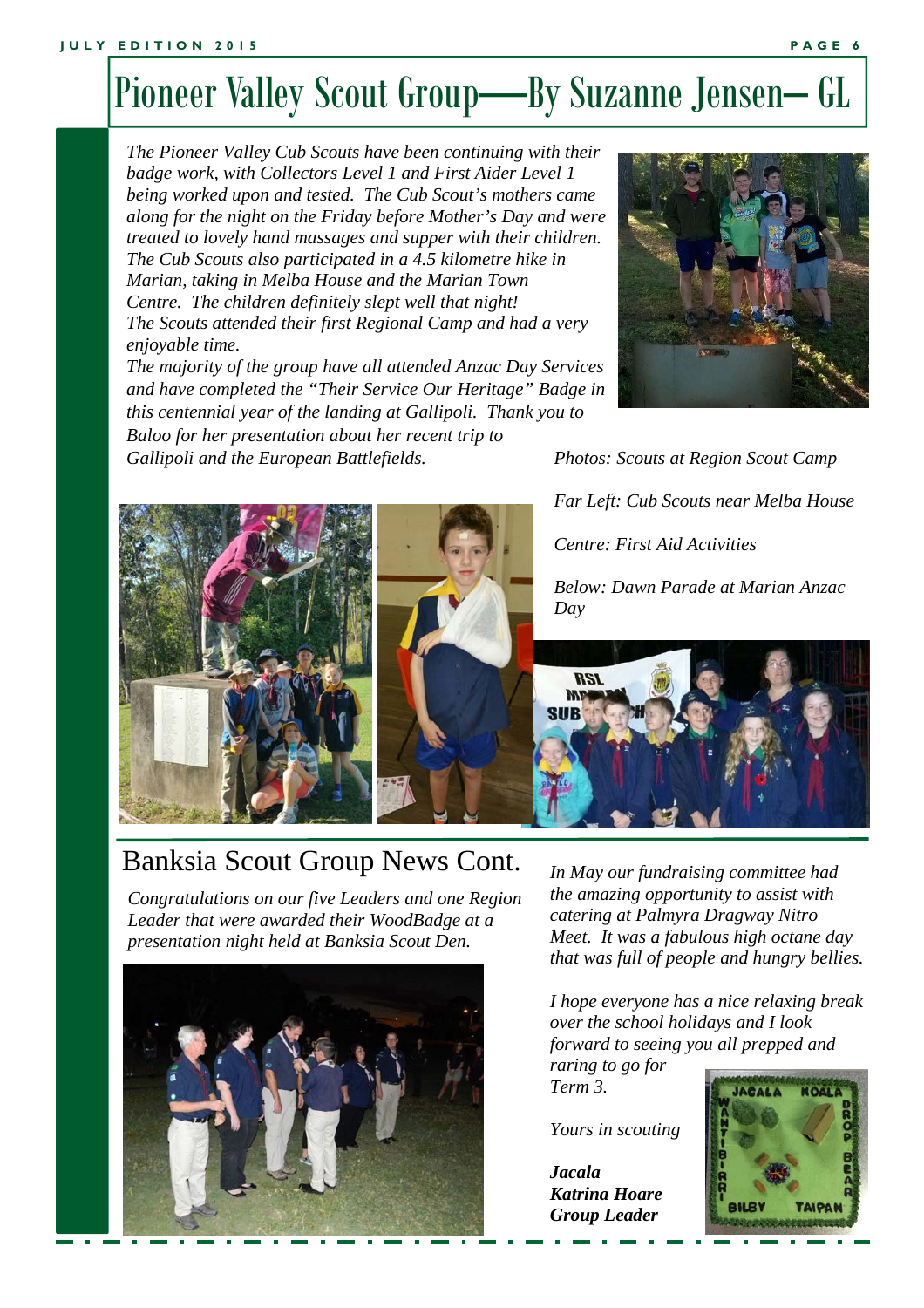### Queen's Scout Award Tristan Archibald / Grey Wolf Award Regan Edwards



*Hard work and dedication has paid off for Banksia Venturer Scout Tristan Archibald as he was recently presented with his Queen's Scout Award which was* 

*presented to him at a special presentation at the Scout Den at Fernleigh Avenue, Andergrove. To achieve such an award Tristan was required to fulfil many hours of hard work to learn new skills to which he capably achieved qualifications for abseiling and canoeing. The major activities that he enjoyed whilst achieving the Queen's Scout Award was a multiple day hike camp at Eungella Range, a four day hike on Hinchinbrook Island, multiple days of abseiling at the Atherton Tablelands. He also participated in leadership and initiative activities to gain his award. Tristan began his scouting life as an eight year old Cub Scout at Merimbula, in New South Wales, and moved to Mackay in 2007 and joined Banksia Scout Group. He has grown from that shy young Cub Scout and matured into an intelligent thoughtful young man. His thoughtful leadership skills made hard work seem like fun. He said, that being a member of the worldwide scouting movement, has allowed him to meet people from around Australia, and the world, do many outdoor activities that he honestly wouldn't have done. He said he can honestly say that scouting has affected how he is today, it has made him more outgoing, taught him many skills, helped him face the fear of heights and allowed him to meet a diverse range of people at many different events. The two most memorable experiences that he has participated in scouting was attending the Australian Jamboree in 2013 at Maryborough, Queensland and the Hinchinbrook Hike Camp.* 

*Mr George Christensen, Member for Dawson, Mr Kevin Casey, Deputy Mayor, Region Commissioner Central and Coastal Region Scout, Mr Dougal McWhinney, Scouting Leaders, and youth members, family and friends were present at Tristan's Queen's Scout Award presentation to celebrate his notable achievement.* 

*Leadership, enthusiasm to learn new skills, coupled with willingness to teach, guide and encourage others, are skills that Regan Edwards, a Cub Scout from Mackay City Central Group has displayed during the time he has been in Cub Scouts. Regan was presented with his Grey Wolf* 



*Award the highest Award in the Cub Scout Section at a special meeting on Thursday 18th June 2015. His family along with grandparents, fellow Cub Scouts and Leaders helped him celebrate the occasion. A special cake was cut for the occasion to share at the presentation.* 

*Regan has a wonderful talent in the art of paper folding, which he likes to share with others when possible. To earn the Grey Wolf Award, he made a diorama of the Council Rock from the Jungle Book as a resource for the Cub Scout Pack. He also participated in the Cub Scout Leadership Course, Pack Council as a Sixer, went for a pack ramble starting at the Mackay City Central Scout Den, through the Botanical Gardens to the Islander Hut and back. Some of the Achievement badges that he earned were the Masks & Sculpture, Swimmer, Flight and First Aider, also the Their Service, Our Heritage, Special Interest Badge. Regan said the camp he liked best while in scouting was Central and Coastal Region Scoutfest Camp in 2014. He is advancing to Scouts and recently visited the Region Scout Camp at Rowallan Park.* 

*Mrs Debbie Rutherford, Regan's Cub Scout leader said, "Regan was a very shy boy, when he first started in the Cub Scout Section and it was heartening to watch him grow in confidence with each success along the way, and it was an honour for her to present him with his Grey Wolf Award.* 

#### *By M Wallace*

*Region Leader Community Relations*